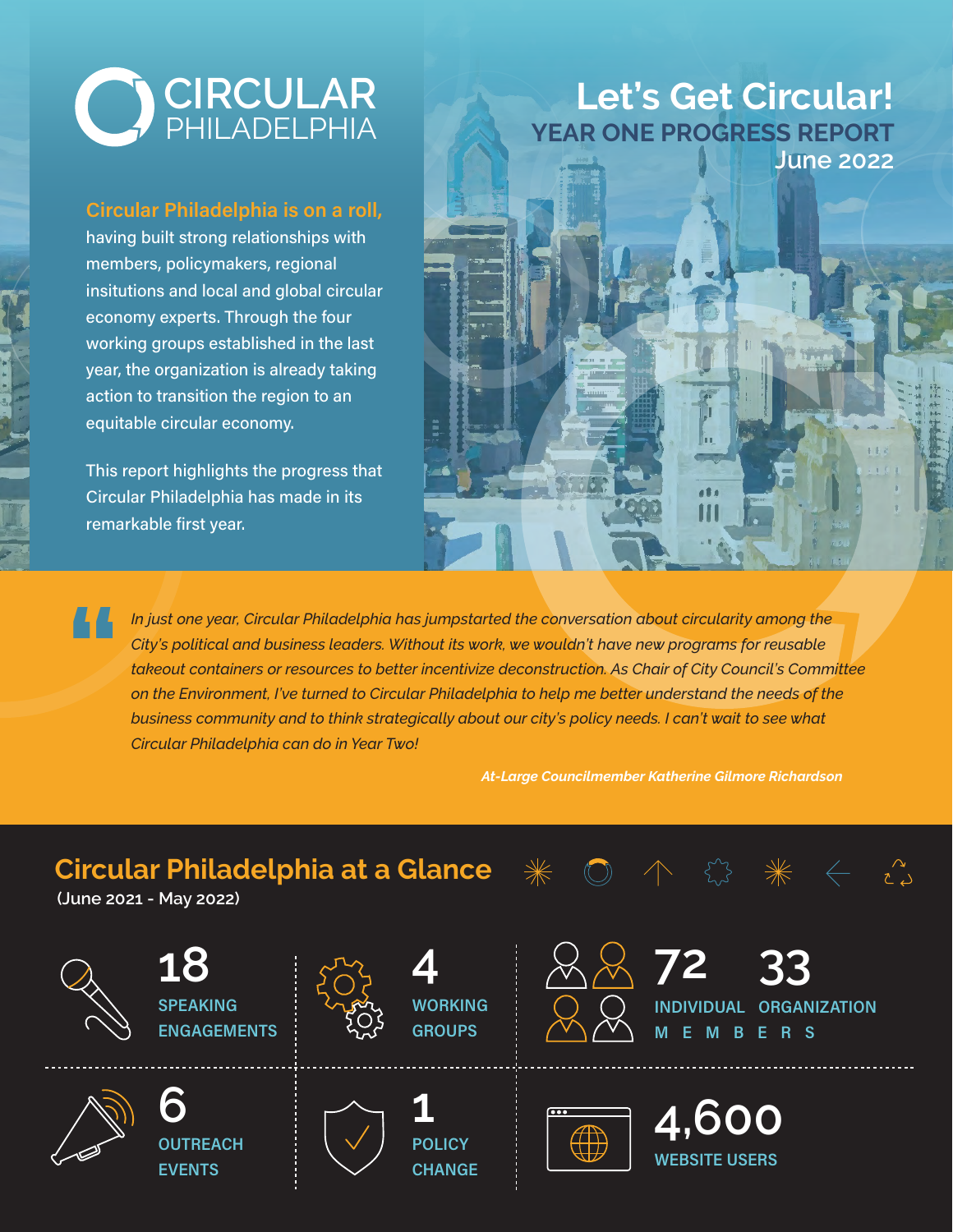## **In Year One, Circular Philadelphia Drives Tangible Change Intention to Action**

Since its inception, Circular Philadelphia has operated with an action-oriented ethos. This ethos is reflected in its theory of change, which holds that by setting the right policy conditions and creating an informed business and consumer landscape through education and outreach, market transformation becomes possible. These three components-policy advocacy, education and outreach, and market transformation—comprise Circular Philadelphia's programmatic areas, and they underpin the work that the organization is doing in all of its market focuses.

In its first year, Circular Philadelphia has converted this change theory into action, advocating for—and ultimately achieving—a policy change to pave the way for reusable container adoption in Philadelphia and promoting existing policies to expand the practice of deconstruction. Similar efforts are underway in all core focus areas thanks to the food systems, built environment, textiles and vacant land working groups. Collaboration with members, City department leadership, councilmembers, private enterprises and regional institutions with whom Circular Philadelphia has built strong relationships over the past year make it possible to accelerate the circularity work at the heart of the organization's mission.

These early accomplishments set the stage for Circular Philadelphia to continue its action-oriented approach in the coming year and beyond to drive true market transformation as it leads the transition to a circular economy in the Philadelphia region.

# **Food Systems MARKET FOCUS**

In July 2021, Circular Philadelphia achieved its first policy win when the Philadelphia Health Department updated regulation language to allow Philadelphia food establishments to offer reusable containers by right. Since then, CP has focused on education and outreach to increase the use of reusable containers in Philadelphia food establishments while also addressing other needs of our members working in and advocating for a circular food system.



#### **FOOD SYSTEMS HIGHLIGHTS**

- Hosted a webinar in August 2021 on regulations and best practices for businesses adopting reusable containers.
- Hosted a webinar in May 2022 to highlight businesses that have successfully adopted reusable containers.
- $\bullet$ Conducted training for Philadelphia Health Department Staff, in collaboration with our partner ECHO Systems, on guidelines for inspecting establishments that use reusable containers.
- Created a series of how-to guides for businesses looking to use reusable containers.
- $\bullet$ Worked with the Philadelphia Health Department to provide Philadelphia composting businesses with language and reporting mechanisms for businesses not complying with compost regulations.
- Began research on a single-use container ban for Philadelphia.

**"**

*The introduction of reusable takeout containers has been the most significant advance in our restaurants' operations to date. But it's a fact that usage by our city customers would have been severely hampered had it not been for the direct intervention of Circular Philadelphia. They paved the way for the health department to remove restrictions on use of the containers not only for us, but for any restaurant that wants to use them. That direct action will result in the removal of millions of single use plastic containers from the production cycle and the landfills. CP is serious about their mission and they show it through action.*

> *Marianne Kelly Director of Marketing & Operations, Tiffin Indian Cuisine*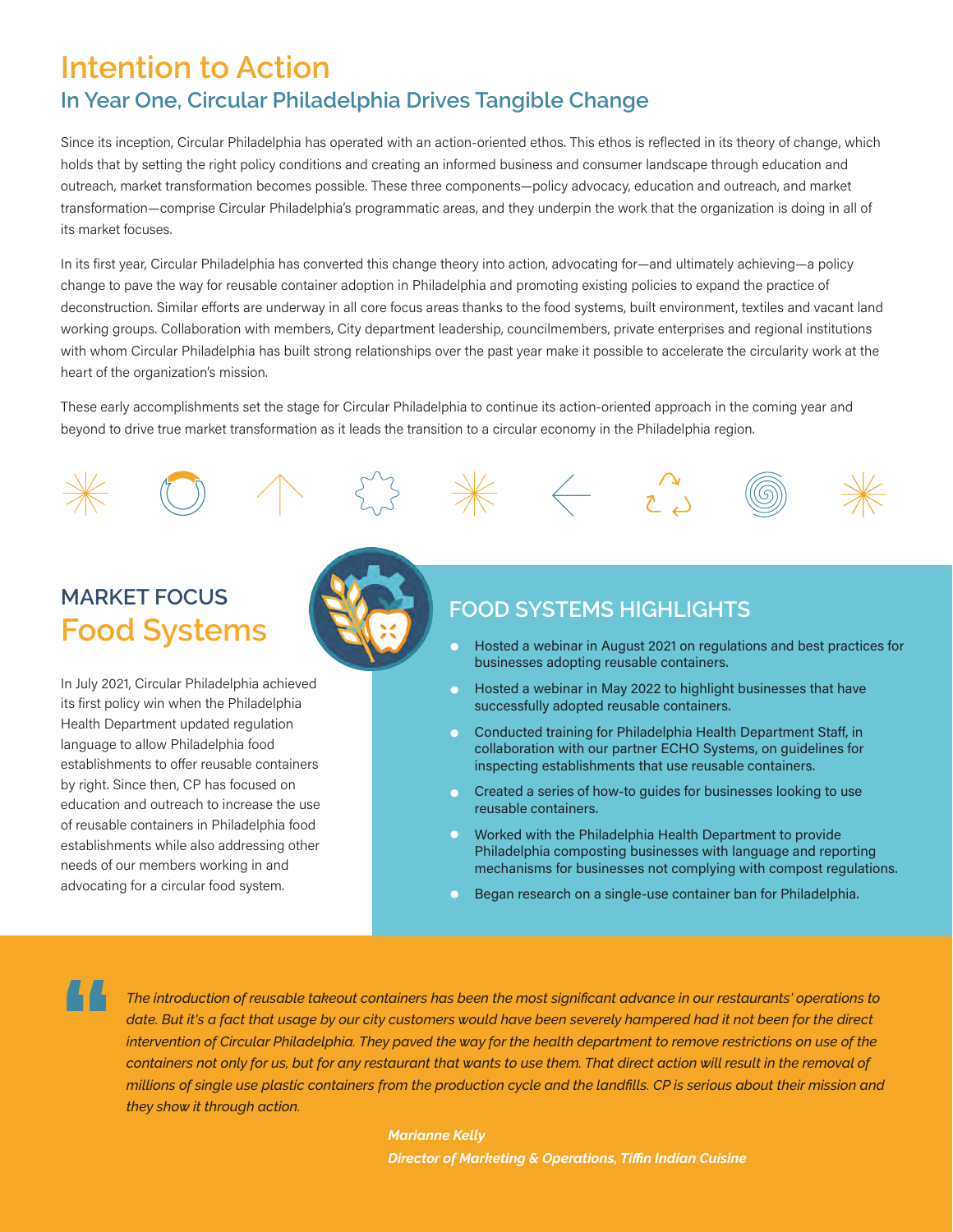# **Built Environment BUILT** BUILT ENVIRONMENT HIGHLIGHTS **MARKET FOCUS**

Within the built environment, Circular Philadelphia began working with recycling companies, construction companies, architects and city officials to increase awareness of incentives and opportunties for deconstruction to make the practice of deconstruction more accessible and affordable. CP has also started policy work to support construction and demolition recycling as well as address other needs of our members working in and expanding a circular building sector in the region.

- Developed information materials for developers, contractors  $\bullet$ and architects on tax incentives for deconstruction as well as streamlined permitting processes to accelerate deconstruction projects.
- Presented deconstruction information at the Green Building United Symposium.
- Collected research for a Construction and Demolition  $\bullet$ Recycling Ordinance white paper for Philadelphia legislators.
- Worked with Mural Arts Trash Academy to research circular management of drywall and present findings to City government and legislative partners.

**"**

*With the undeniable impact of waste on society and the significant contribution from the construction and demolition waste sector, it's easy to recognize the need for drastic improvement. Through working to lead our Turner Construction Company team to improve our waste practices and focus on circularity, I was searching for resources in the Philadelphia market and came across Circular Philadelphia. In the short time I've had the opportunity to be a part of the organization as a member and part of the Built Environment Working Group, I've been impressed with their Philadelphia market*  knowledge, industry presence, and culture of advocacy. I look forward to see the improvements Circular Philadelphia will *undoubtedly lead in Philadelphia!*

> *Kayla Reddington Regional Sustainability Manager, Turner Construction*















# **Textiles MARKET FOCUS**

Of Circular Philadelphia's three main market focuses, textiles is in the earliest stages of moving towards transformation, largely because of a lack of available data and information to drive investments in circular textile infrastructure. In this first year, CP has largely focused its efforts on gathering data to analyze the economics of implementing a circular textile system and attract investment in infrastructure to the region as well as identifying policies and regulations that will set the right conditions to push textile recycling forward.



### **TEXTILES HIGHLIGHTS**

- Working with the Textile Recycling Task Force to quantify the scope, scale and composition of textile waste in the region.
- Quantifying local markets for reclaimed and recycled  $\bullet$ fibers.
- $\bullet$ Conducted U.S. policy review to identify potential legislation to support textile circularity in Philadelphia.
- $\bullet$ Began development of RFI for fiber ID technology to be released by Circular Philadelphia and member organization, Retrievr.